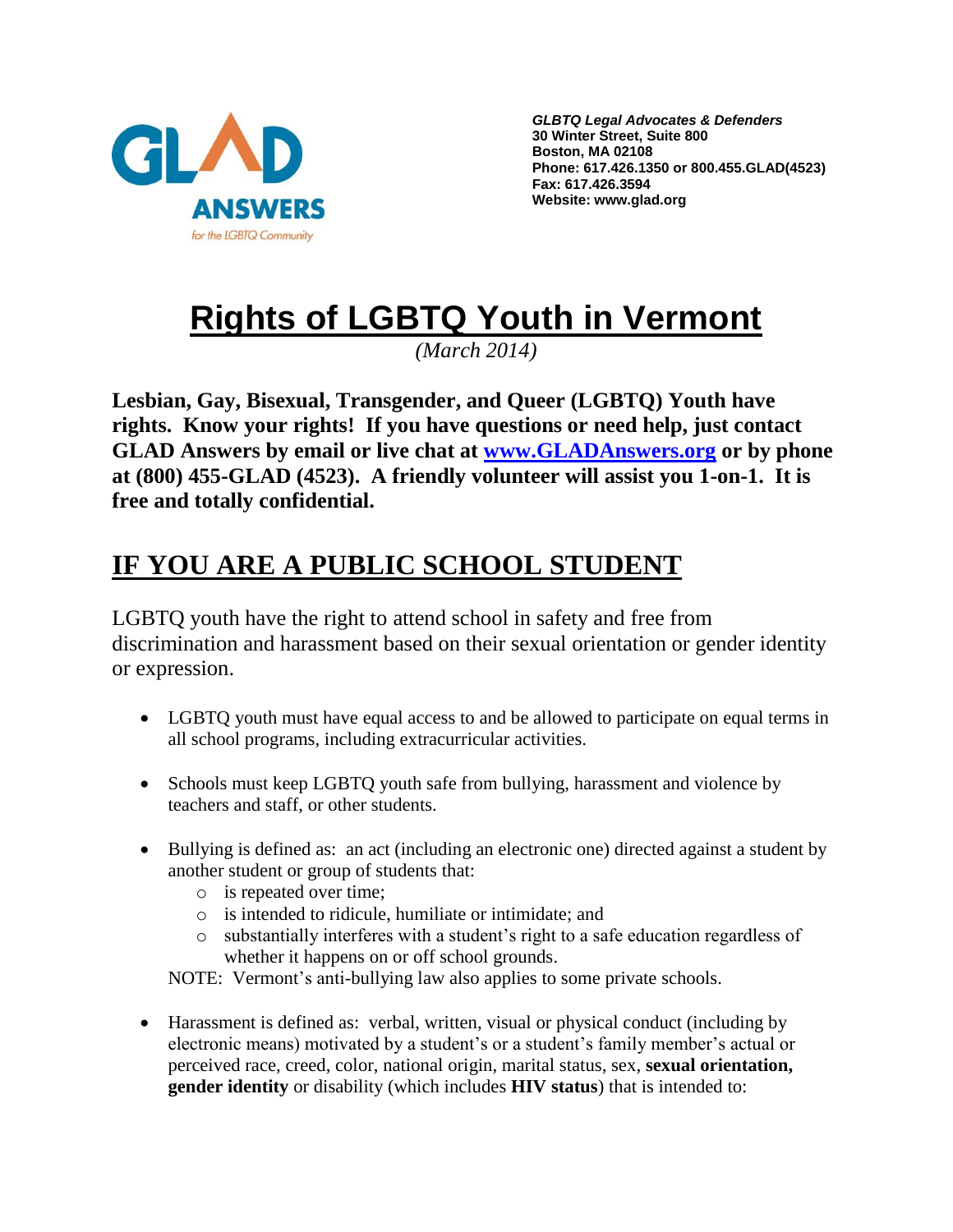- o substantially interfere with educational performance or access to school resources; or
- o create an intimidating or hostile environment.

NOTE: Vermont's anti-harassment policy applies to some private schools.

- Schools must adopt anti-bullying and anti-harassment policies, and each year students and parents must be given notice of those policies. This also applies to some private schools.
- LGBTO youth have the right to be open about their sexual orientation and gender identity and expression.
- Schools must respect the gender identity of transgender students, including allowing you to dress and present yourself in a manner consistent with your gender identity.
- Students have the right to form extracurricular groups, such as Gay-Straight Alliances on the same terms and with the same privileges and resources as all other extracurricular groups (some private school students also have this right).
- LGBTQ youth have the right to free speech and expression, including the right to express ideas respectfully that may offend others, and to disagree with others.
- Any school, public or private, which receives federal funds may not discriminate on the basis of sex or HIV status. Sometimes the harassment of a gay or transgender student will be sexual harassment, which is forbidden by the federal law known as Title IX.
- Students have the right to learn about LGBTQ issues and must have access to information and resources about LGBTQ issues and people, including educational websites, regardless of objecting school officials or parents.

## **IF YOU ARE IN THE CHILD WELFARE SYSTEM**

LGBTQ youth have the right to safe and appropriate placements in the child welfare system, free from discrimination and harassment based on their sexual orientation or gender identity or expression.

- LGBTQ youth have the right to be free from harassment and abuse based on actual or perceived sexual orientation or gender identity or expression in foster care placements. This means that youth should be protected from both physical and emotional harm in their placements, and should be placed with caretakers who will ensure their safety and wellbeing outside the home.
- LGBTQ youth have the right to be open about their sexual orientation and gender identity and expression.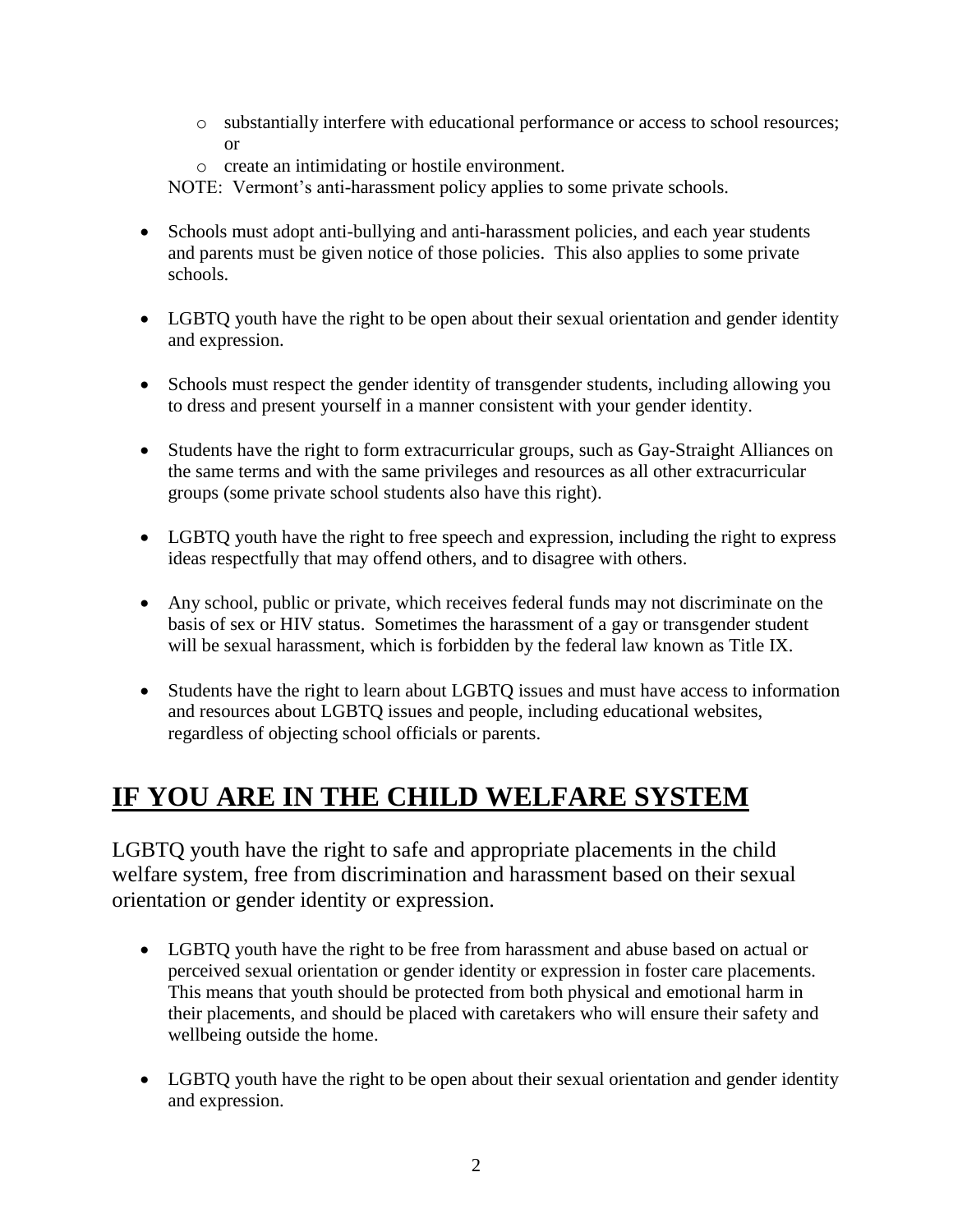- Transgender youth have the right to be identified by the name and pronouns that accord with his or her gender identity and to wear clothing consistent with his or her gender identity.
- LGBTQ youth have the right to be free from religious indoctrination that condemns or disparages their sexual orientation or gender identity or expression.

LGBTQ youth have the right to equal treatment and to access appropriate services for their sexual orientation or gender identity or expression while in the child welfare system.

- LGBTQ youth must have access to appropriate medical or mental health care, and should not be forced to undergo improper or disreputable services damaging to their wellbeing, such as reparative or conversion therapy.
- LGBTQ youth should be treated equally to heterosexual and gender conforming youth, including with regard to age appropriate displays of affection.
- LGBTQ youth should have access to supportive materials and resources.

## **IF YOU ARE IN THE JUVENILE JUSTICE SYSTEM**

LGBTQ youth have the right to safe and appropriate placements in the juvenile justice system free from discrimination and harassment based on their sexual orientation or gender identity or expression.

- LGBTO youth are entitled to protection from physical, emotional or sexual abuse by other youth or facility staff.
- A facility's response to harassment or violence against an LGBTQ youth cannot be to move the LGBTQ youth to a more restrictive facility or to isolate the LGBTQ youth.
- LGBTQ youth cannot be segregated or classified as sex offenders based on myths that LGBTQ youth will prey on other youth.
- LGBTQ youth have the right to be open about their sexual orientation and gender identity and expression.
- Transgender youth have the right to be identified by the name and pronouns that accord with their gender identity and to wear clothing consistent with their gender identity.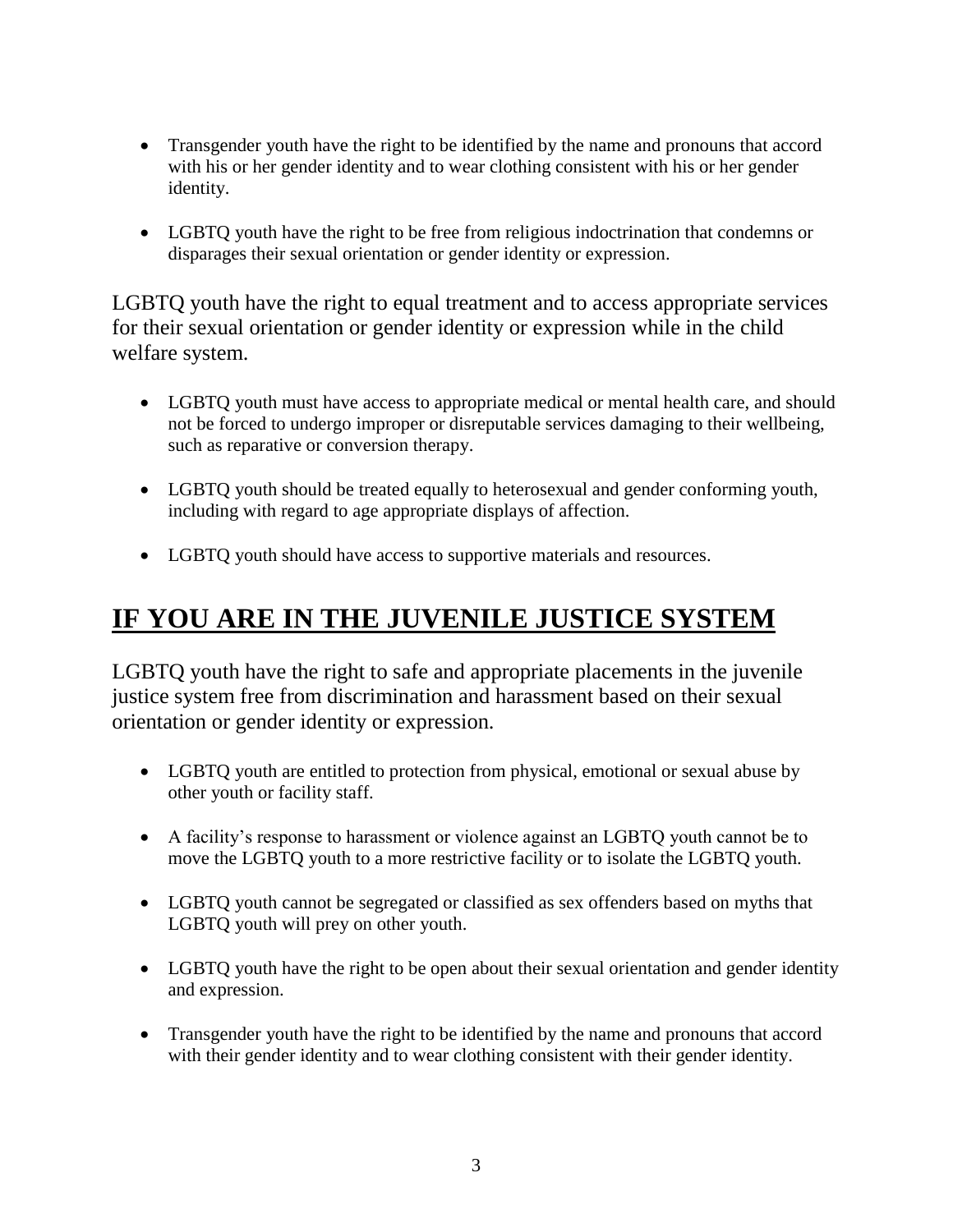LGBTQ youth have the right to equal treatment and to access appropriate services for their sexual orientation or gender identity or expression while in the juvenile justice system.

- LGBTQ youth must have access to appropriate medical or mental health care, both for general services and for any medical services that may be unique to LGBTQ youth.
- LGBTQ youth should not be forced to undergo improper or disreputable services damaging to their wellbeing, such as reparative or conversion therapy.
- LGBTQ youth may not be disciplined for engaging in age-appropriate romantic or sexual conduct that would not be punishable between two different-sex youth.
- LGBTQ youth have the right to be free from religious indoctrination by facility staff that condemns or disparages their sexual orientation or gender identity or expression.

That's a lot of rights!! If you need help sorting this out, have questions or a situation you need help with, GLAD is here to help. Just contact GLAD Answers by email or live chat at [www.GLADAnswers.org](http://www.gladanswers.org/) or call our toll-free number, 800- 455-GLAD (4523). A friendly volunteer will assist you—it's free and confidential. We just want to help you know your rights and know what to do if someone isn't respecting them.

## **ADDITIONAL RESOURCES**

### **PROTECT YOUR RIGHTS**

**GLAD Answers:** Call: (800) 455-GLAD (4523) Email or Live Chat: [www.GLADAnswers.org](http://www.gladanswers.org/)

**Vermont Human Rights Commission** (800) 416-2010 [www.hrc.vermont.gov](http://www.hrc.vermont.gov/)

**Vermont Department of Education** (802) 828-3135 <http://education.vermont.gov/>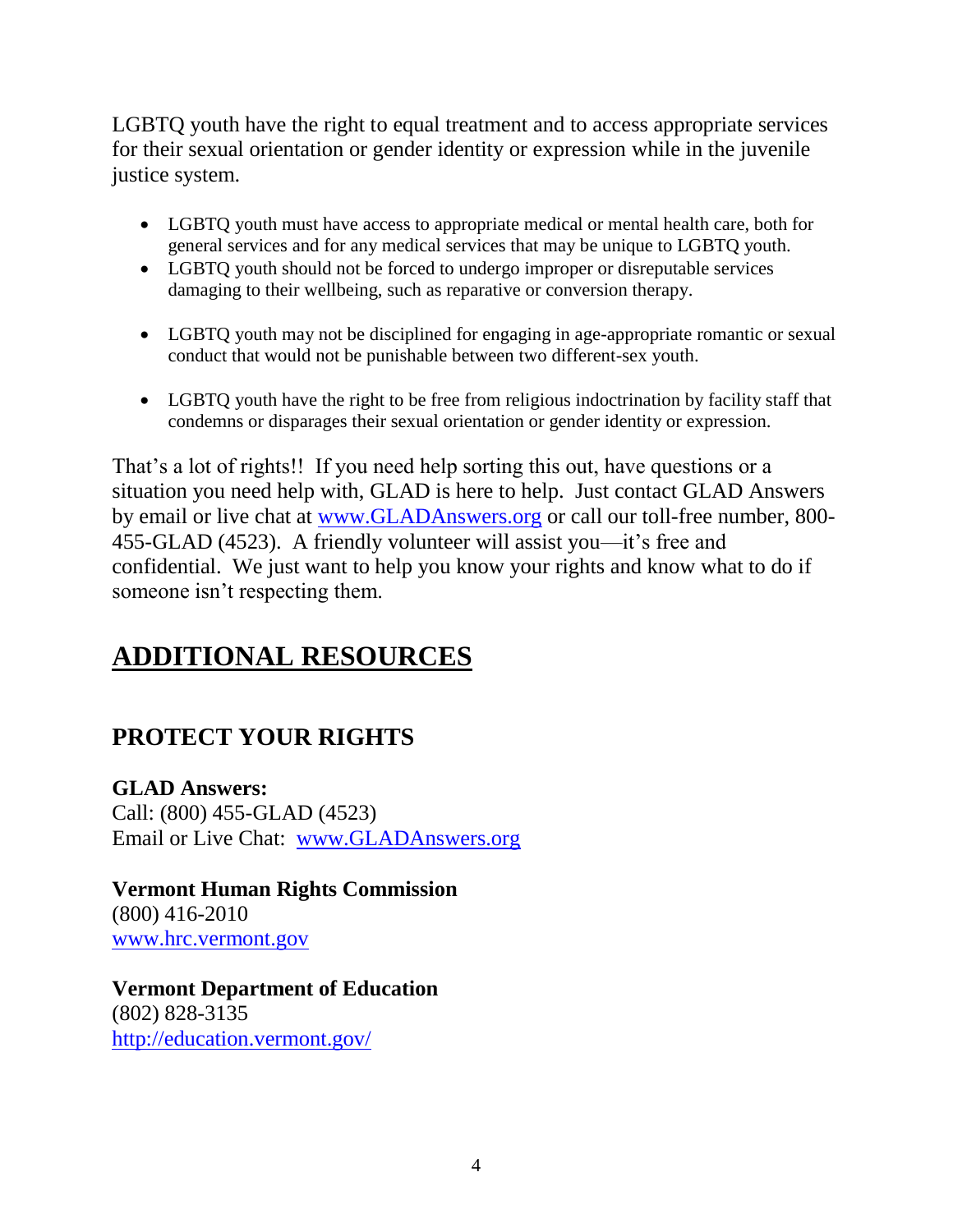**US Department of Education Office for Civil Rights** (617) 289-0111 [OCR.Boston@ed.gov](mailto:OCR.Boston@ed.gov) 

### **KNOW MORE ABOUT YOUR RIGHTS**

The text of the Vermont anti-bullying and anti-harassment laws: <http://bit.ly/vtbullyinglaw>

GLAD's Vermont students' rights webpage: <http://bit.ly/vtstudentrights>

GLAD's webpage on student rights:<http://bit.ly/gladstudentrights>

## **LOCAL LGBTQ YOUTH GROUPS**

**Outright Vermont** (802) 865-9677 (general) [info@outrightvt.org](mailto:info@outrightvt.org)  [www.outrightvt.org/wordpress](http://www.outrightvt.org/wordpress)

#### **PFLAG**

- *Burlington/Champlain Valley Chapter* (802) 863-4285 [venner@burlingtonelecom.net](mailto:venner@burlingtonelecom.net)
- *White River Junction Chapter* (802) 295-7064

**Youth Catalytics** (802) 425-3006 [www.youthcatalytics.org](http://www.youthcatalytics.org/)